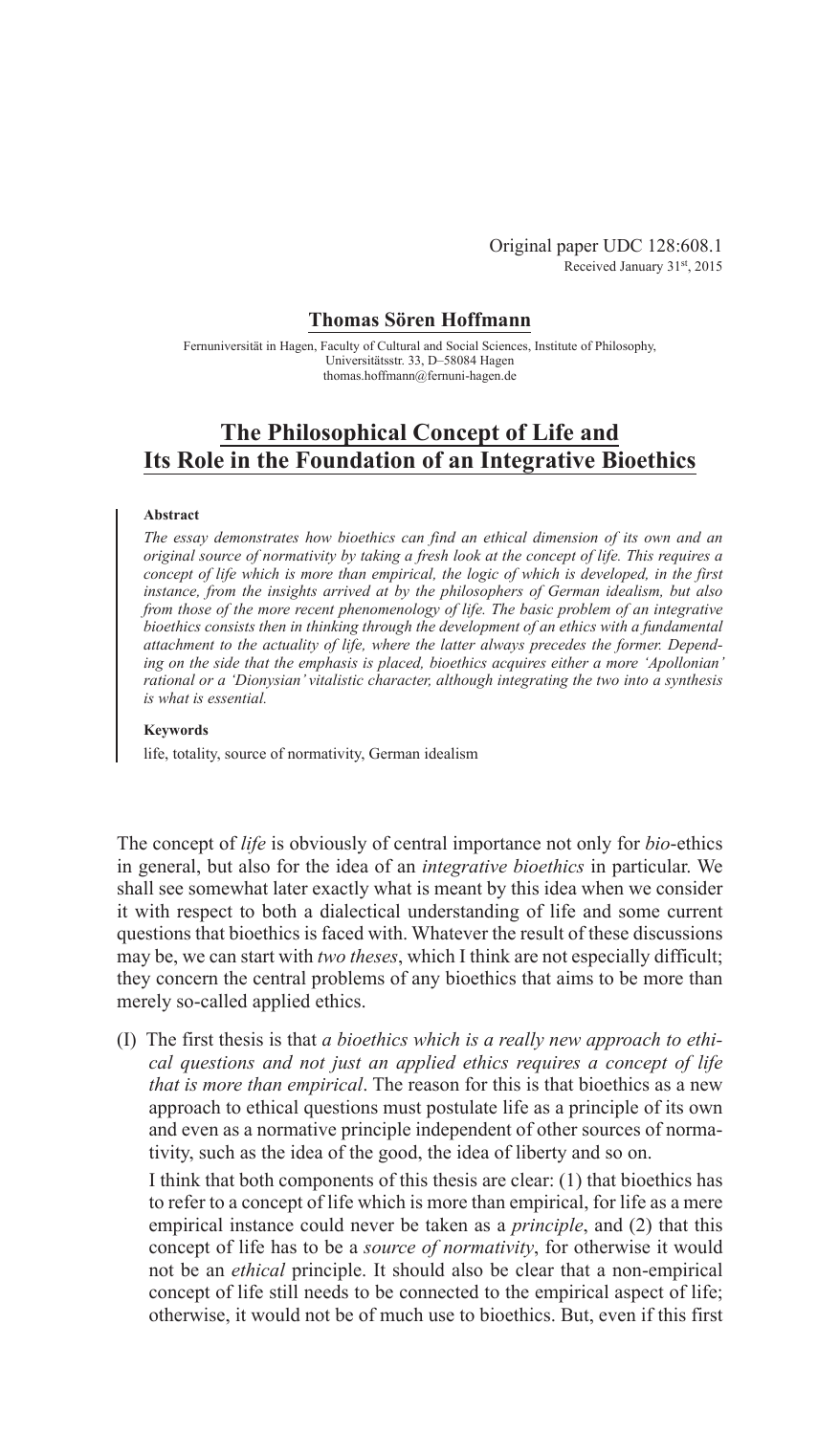thesis is accepted, some questions do remain, which take us directly to the main issues of a bioethics in the new sense, which I think are addressed in the *second thesis*:

(II) *The central problem of bioethics is how the presupposed concept of 'life' and the concept of philosophical 'ethics' can really be combined in a systematically acceptable way. This problem becomes acute when confronted with the following facts*: (1) while all ethics is a creation of reason, life, of course, is not, and (2) while rationality is normative in itself, the sense in which life as such is normative at all awaits determination (for Nietzsche, the real 'value' of life lies in the fact that it can never be imprisoned by our norms, but remains their everlasting critical counterpart).

It may be that the division into two main schools of bioethics historically is one of the consequences of the problem here indicated. One school of thought in bioethics is primarily devoted to *rationality* and its inner clarity, while the other starts from something like *sensibility* or indeterminate feelings about what life, as something more than rationality, may teach us. The first may perhaps try to answer bioethical questions without too much or even any reference to a normativity of life, thus constantly running the risk of falling back into a mere applied ethics. The other may try to arrive at all bioethical decisions from the idea of life as such, running the risk of becoming a mere 'vitalism', which forgets that more or less all our moral questions, even those of bioethics, are reactions to the manifest injustices of life and are not to be answered simply by affirming that life is normative. One can speak of a split between an 'Apollonian' and a 'Dionysian' type of bioethics – a distinction made intentionally to highlight the question of a truly *integrative* bioethics that would combine both aspects into *one* perspective. My concern in this paper will be to discuss some ideas on how this gap might be closed – beginning with an attempt to rethink what the 'normativity of life' might mean.

# **1. The philosophical concept of life**

Let us start with a set of simple reflections on what exactly we have in mind when we analyse the concept of life in a *philosophical* manner. Some readers might find speaking of life as something non-empirical to be odd, but we should keep in mind the fact that none of us has ever been in contact with life as a whole or a totality, and that 'life', as a *singulare tantum*, as a concept of a whole existing uniquely, could never be an empirical concept, for the principle of the empirical is plurality. Anyhow, speaking *philosophically* about life does not mean referring to a mere external object. The main difference between philosophy and biology when referring to life is that biology refers to objects with the specific *property* of being living things. Life, in this respect, is a mere attribute of an object and has to be described in an objective manner, e.g., by showing that the specific object we are talking about is characterised by some specific functions and, e.g., by acids regulating its functioning. In twentieth century philosophy, the Frenchman Michel Henry (1922–2002) was one of those who pointed out that this idea of an 'objective life' could never keep up with our philosophical intentions with respect to life. Henry belongs to the philosophical school of phenomenology, who from this starting point discovered that 'life' cannot be an object *of* intentionality at all, but is presupposed as existing *with* intentionality as such; it refers to the *horizon* of all possible intentional objects, as well as to the foundations of our consciousness in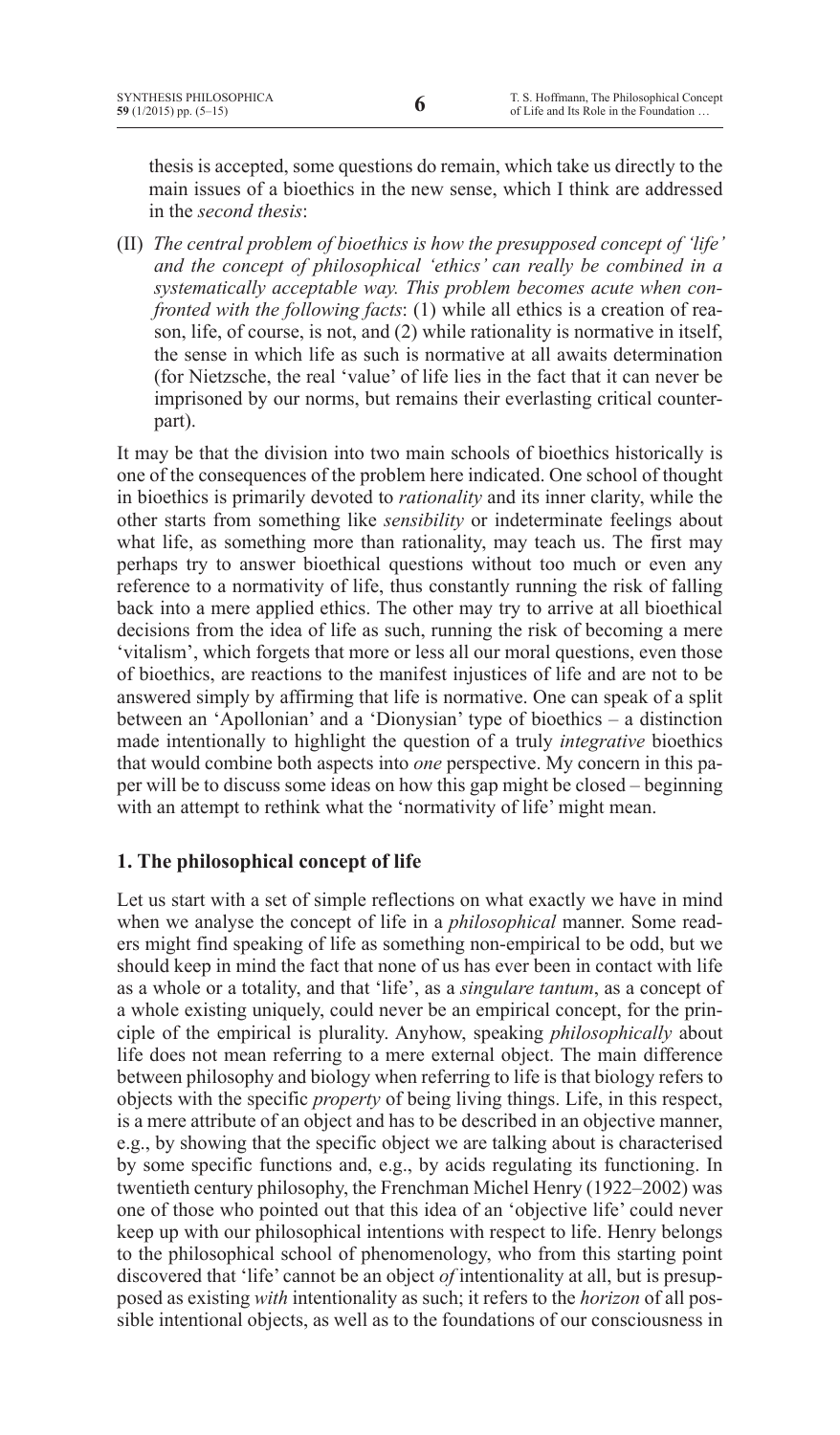the sense that in every sentence such as 'I am conscious of something' a *me* simultaneously referring to itself, i.e. a more than conscious form of personality, is already presupposed. In his discussion of this concept in the philosophy of religion, Henry says that if Christian theology wants to take seriously the statement of Jesus Christ "I am the life" in John 14, 6 ("Jesus saith unto him, I am the way, the truth, and the life"), a sentence which is completely incoherent with our normal grammar when we use the word 'life', theology has to *rethink* systematically the concept of life as a *personal* reality which has its centre in something like a preconscious 'I', in this case the absolute I of the son of God. Henry's view is, finally, that when we use the word 'life', we are always on the point of transcending our standard grammars, because it puts us in touch with something similar to the very source of all our grammars. For Henry, the most important point here is that philosophy has to take into account that we know what life is from a very personal perspective; we know what life is not from regarding it from the outside, but from the inside, from our own being as living things ourselves. We cannot speak about life without participating in it – and this *reflexivity* is precisely the point where the philosophical dimension of the idea of life begins.<sup>1</sup>

Awareness of the more than objective meaning of what life is was, of course, not unique to twentieth century philosophy. In the *Phaedo*, for instance, Plato himself tried to demonstrate that life has to be something eternal in itself and that the soul is nothing other than the presence of the idea of life within living things. Aristotle sought to demonstrate that life always refers to an internal principle of self-construction and teleology, i.e. that no living being could be understood without fundamental reference to a moment of self-reflection in asserting itself as its own end. Philosophers such as Plotinus, Thomas Aquinas, Nicholas of Cues and Leibniz all stressed the importance of the idea of life in general, but I do not wish to go into detail about what they had in mind here. I will only point out *three main aspects* of a philosophical approach to the idea of life, aspects that may help us to understand the implicit normative dimension of this idea.

*First*, life can be considered to be an expression of *infinity*, of the concrete identity of the external and the internal, the universal and the individual, the one and the many. This idea will become clearer somewhat later when we consider Hegel and his dialectical concept of life, but let us start with a number of general reflections. As has already been mentioned, life is not a simple 'object' of our reference. We cannot simply refer to life and forget that this referring is *in itself an act of life*. Life is an end in itself and should not, therefore, be subjected to finite ends or taken as a mere means. Human dignity and its intimate correlation with the individual right to life is stressed, e.g., in Kant's arguments against abortion. Abortion means the destruction of an individual real instance of life or an already living individual (which is, therefore, an infinite interest) normally in the name of mere subjective purposes, i.e. normally in the name of finite ends, and this aspect of abortion remains problematical regardless of the above argument. I stress "normally" here, for it is clear that when the life of the embryo as such threatens the life of the mother the situation is quite different.2 Life in the sense here discussed

According to Kant, practical personality, i.e. moral independence from the arbitrary decisions of others, has to be respected from the moment of the conception of a new individual human being; cf. Immanuel Kant, "Metaphys-

<sup>1</sup> Michel Henry, *L'essence de la manifestation*, PUF, Paris 1963; Michel Henry, *Phénoménologie matérielle*, PUF, Paris 1990; Michel Henry, *C'est moi la vérité. Pour une philosophie du christianisme*, Seuil, Paris 1996.

 $\overline{\mathcal{L}}$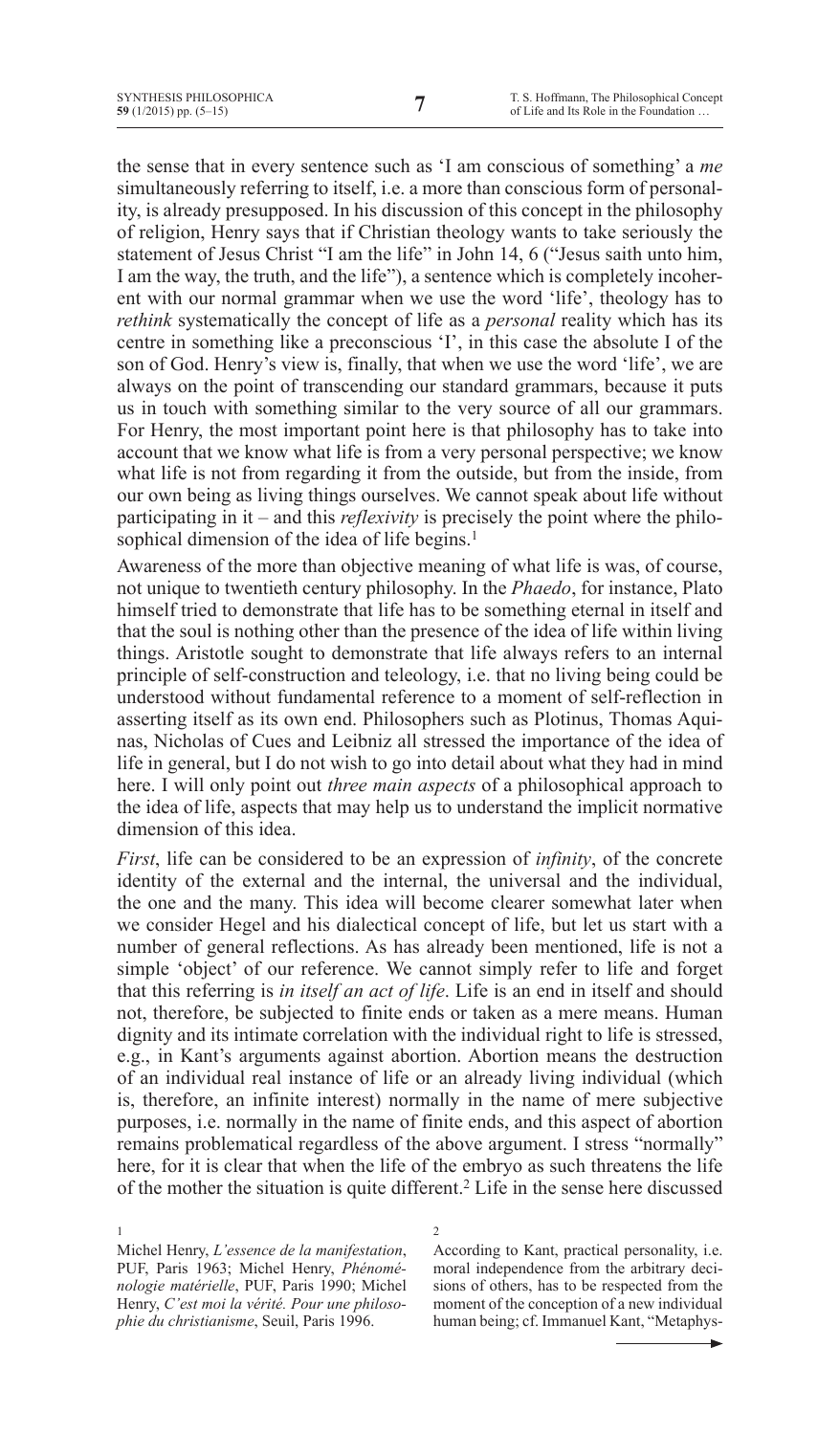is, to put it in Kantian terms, an *a priori* to all our *a posteriori* aims, which means that the right to life is the first instance of right to be recognised in all interpersonal relations.

*Second*, the philosophical idea of life leads us to a theoretically very interesting point, which is that the idea of life is an argument against modern *nominalism*. The thesis of nominalism as I refer to it here is, in short, the claim that the order of signs has nothing to do with the order of things in themselves, and that there can never be any possibility of closing the gap between signs and objects. From this point of view, we can never overcome the difference between form and content, i.e. we will never attain *real knowledge* defined as the correspondence between words and things, thoughts and objects, form and content. But is it true that form and content are bound to differ eternally? In fact, if, as we have seen, we cannot refer to 'life' as an external object, and every reference to life is in itself an act of life, then we have at least *one* example in which form and content are *not* completely heterogeneous. We know what life is as *participators* in its idea and in its reality. In the idea of life then we find a hint that all our real knowledge has to be understood in the light of a prior and non-nominalistic knowing.

*Third*, I would like to look at a more *logical* aspect of life, namely the dialectical identity of the universal and the individual in life. The subsumption model cannot make sense of the relation of *life in general* to a single *living being*. Living beings are not only 'cases' of life, but *are* life; what remains when we take life away from living beings is not even a being at all, but a nothing or, at best, an instance of self-dissolution. Life, on the other hand, is not a mere abstract idea of what all living beings have in common; it is the concrete *interrelation* of these beings or, in other words, the perpetual self-disjunction of the 'universal'into its 'instances' and simultaneously not the least bit constant resumption of the universal from its individual instances. The most important point here is that life is in itself a *reflexive* 'entity', which means that it is already a 'normative being'. We are often told that speaking about 'normative beings' means committing the so-called naturalistic fallacy. But the fallacy of this objection lies in its own nominalism, i.e. its attempt to establish an insurmountable dualism between being and what ought to be, between facts and norms. Bioethics must overcome this dualism if it wants to be an ethics that is not merely applied to living beings, but is able to understand itself as a real reflection of life, as a way of thinking, mindful *participation* in the reality it discusses. At this point, let us take a look at what Kant and Hegel, two of the most important modern thinkers of the issue of life, had to say.

# **2. Kant and the idea of life**

Regarding the idea of life, Kant can be considered a somewhat ambiguous thinker. On the one hand, 'life' and 'living' constitute something such as a 'vital thread' running right through all of Kant's philosophy and the development of his system. In his first work from 1747 entitled *Thoughts on the True Estimation of Living Forces*, in which he argues more or less in favour of Leibniz's dynamics, Kant introduces the idea of a *vis activa* or a 'living force' as an at least metaphysically legitimate concept. Then, there is also Kant's *Critique of the Power of Judgement*, in which, now from a "critical" level of his thinking, he seeks to provide teleology and the philosophy of the organic with a new significance and importance. Third, in his last writings, the *Opus postumum*, Kant is still trying to improve his genuine intuition of the "moving"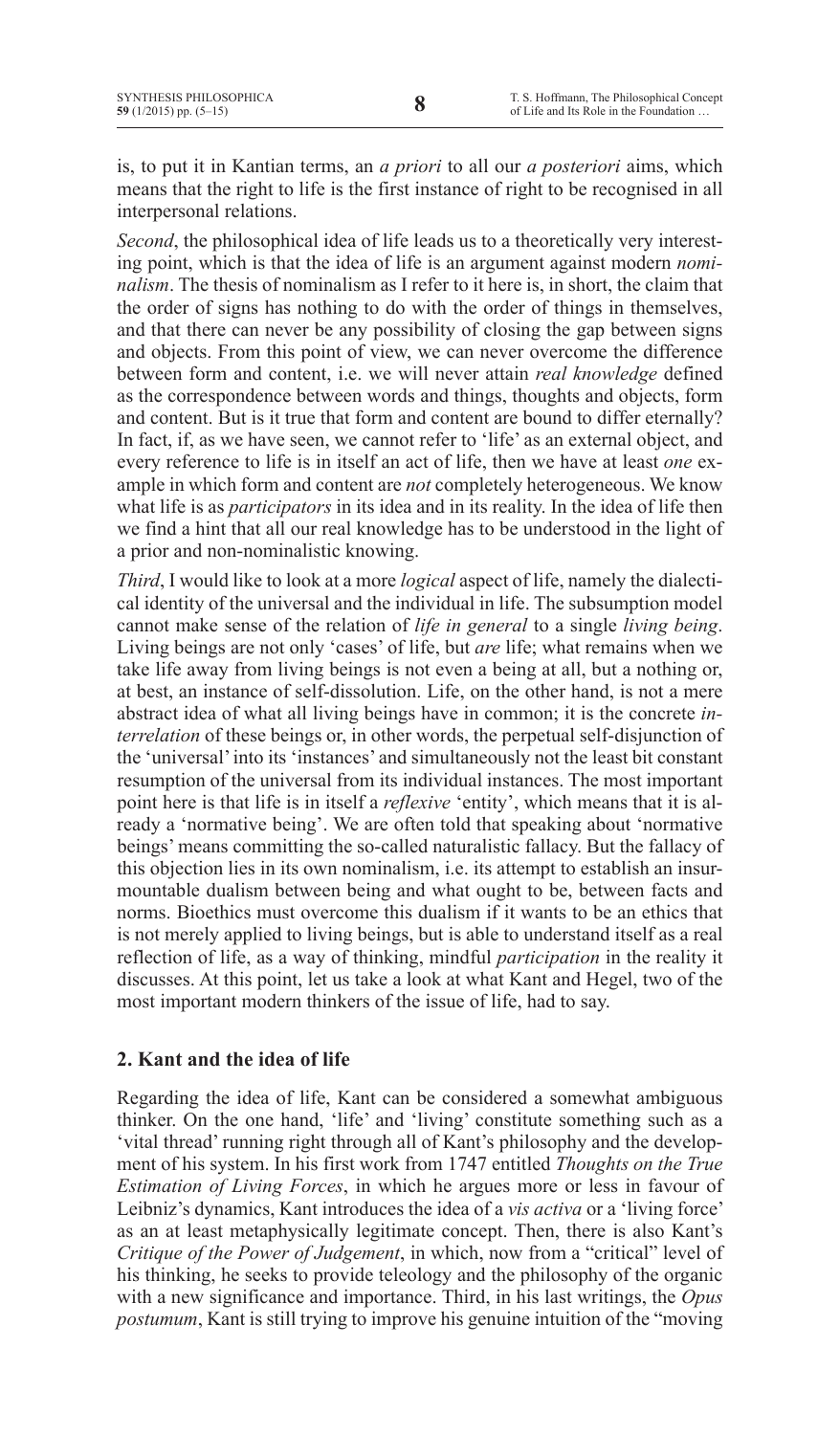forces of perception" as the real link between external objects and the internal world of our concepts of objects – an intuition which, at a certain point, leads him to conceive of the world as an organic whole, even animal-like, a ζῷον – *zoon*, as Plato calls it in the *Timaeus*. It may be surprising in this context to see that Kant's definition of life in his first writings is indeed very close to the Aristotelian idea and definition of nature. Kant says that a substance possessing "living force" is a substance which "grounds its motion in itself, so that it is possible to understand its motion from an internal inclination to continue with this motion freely, for ever and without decrease to infinity".<sup>3</sup> And when Kant, in his *Metaphysical Foundations of Natural Science*, writes that "life is the capacity of a substance to determine itself to action by an internal principle, of a finite substance, to determine itself to change, and of a material substance, to determine itself to motion or rest as states of itself",<sup>4</sup> he is more or less literally quoting Aristotle's definition of nature (Met. IV, 4, 1015a13–15). But as I have already said, there remains a fundamental ambiguity in Kant's conception. Kant is and remains a follower of Descartes, and there is no doubt that he regards matter as "dead matter" completely submitting to the Newtonian law of inertia. In Kant's *Metaphysical Foundations of Natural Science* we also have the following:

"Now we know no other internal principle of a substance to change its state but desire, and no other internal activity whatever but thought, with that which depends upon it, feelings of pleasure or pain, and impulse or will. But these grounds of determination and action in no wise belong to the presentations of external sense, and thus not to the determinations of matter as matter. Thus all matter as such is lifeless. The proposition of inertia says so much and no more. If we seek the cause of any change of matter whatsoever in life, we shall have to seek it at once in another substance, distinct from matter, although bound up with it."<sup>5</sup>

Life is, therefore, something not to be found in real, external and material nature – it belongs to an order of things and concepts transcending nature, and, more particularly, it belongs to the internal world of our intentions and purposes. In the *Metaphysics of Morals*, Kant writes:

"The faculty of desire is the faculty to become the cause of the objects of one's own representations. The faculty of a being to act according to its own representations is called life."6

Kant seems here to be very close to Leibniz's basic ideas of representation, particularly as far as his concept of life which leads to the idea that life means the capability of a being to refer to itself by external representations or in a reflexive way. Life is itself an instance of reflexivity, and, according to Kant, it therefore belongs to the realm of subjectivity. Thus, for Kant, we

3

"[D]erjenige Körper" verfügt über "lebendige Kraft", "der seine Bewegung in sich selber hinlänglich gründet, so daß aus seiner inneren Bestrebung hinlänglich verstanden werden kann, daß er die Bewegung, die er hat, frei,

immerwährend und unvermindert ins unendliche selber in sich erhalten werde"; Immanuel Kant, AA I, p. 143f.

4 Immanuel Kant, AA IV, p. 544; cf. Immanuel Kant, *Metaphysical Foundations of Natural Science*, transl. and ed. by Michael Friedman, Cambridge University Press, Cambridge 2004, p. 83.

5

I. Kant, AA IV, p. 211.

6

Immanuel Kant, AA VI, p. 211.

ical First Principles of the Doctrine of Right" (§28), in: Immanuel Kant, *The Metaphysics of Morals*, trans. by Mary Gregor, Cambridge University Press, Cambridge 1991, p. 99. In this sense, Kant considers the suicide of a pregnant woman to be *the* murder of *a* second person; cf. Immanuel Kant, "Metaphysical First Principles of the Doctrine of Virtue" (§6), in: I. Kant, *The Metaphysics of Morals*, p. 218.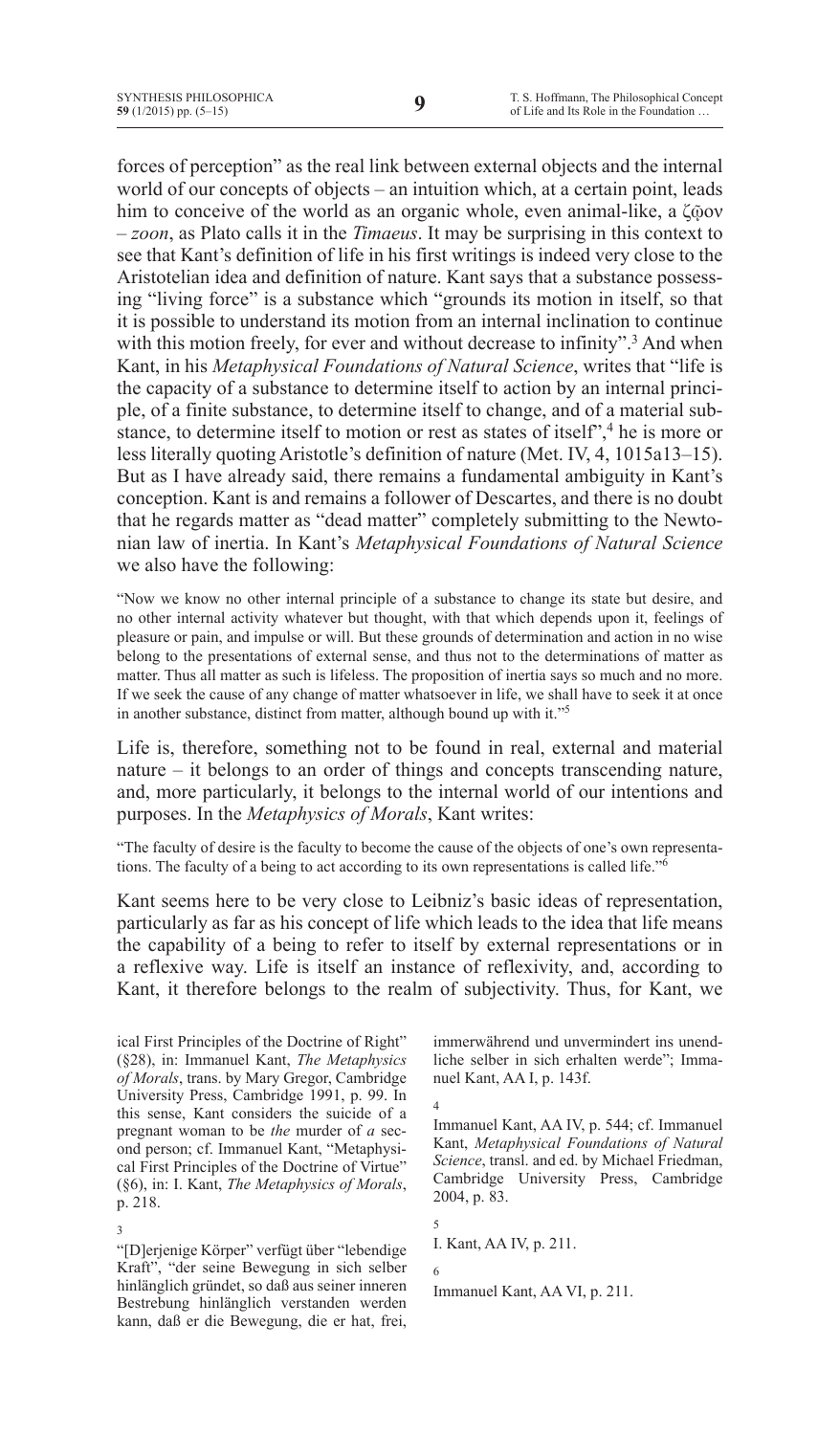understand what life really means only from our own participation in life, i.e. only subjectively. But, if, on the other hand, the understanding of nature is the understanding of something which we are not and which is essentially in itself an 'object', and not a 'subject', then we have to abandon any idea of a subjective, i.e. living, matter. A crucial point in Kant's philosophy is that "hylozoism" has to be considered to be "the death of natural philosophy",<sup>7</sup> a fact which in itself implies the necessity of expelling life from all natural science. Kant's assertion that there is "no Newton of the leaves of grass" indeed reflects the conception that life is not a physical, but a transcendental attribute – an attribute which reflects the "dynamism" of our concepts, the order of our knowledge, and not any external "fact". When the *Critique of the Power of Judgement* tries to restore teleology in some way, it does so on the level of our concepts, of their systematic form and coherence, of their "functioning", but not on the level of physical objects the way in which the old metaphysics of nature had done, especially in Aristotelianism. The only thing we might add here is the need to stress again that in the above *Opus postumum* Kant tries to explore the modes of convergence between our "living" system of concepts and the system of nature itself. In this sense – and only in this sense – in Kant, life appears as a *terminus medius* between internal and external worlds. I shall now consider how the German idealists were more optimistic with regard to an "ontological" attempt to re-think life.

# **3. Hegel**

Hegel's philosophy fulfilled its destiny by re-thinking the concept of life.<sup>8</sup> A Kantian in his early years, Hegel overcame the standpoint of transcendental philosophy precisely at the moment when he understood that it was *life* that reconciled all the divisions that Kant's philosophy had produced or was not able to resolve. These divisions include that between concept and intuition, the separation of theoretical and practical questions, and the gap between essence and phenomenon. In his Frankfurt *Fragment of a System* from 1800 at the latest, Hegel tried to show that life has to be understood as a dialectical identity of the universal and the individual, the whole and its elements, and that this is precisely what may make the answer to the problems left unresolved by Kant. Starting from this concept of life, Hegel begins with criticism of Kantian ethics. One of the most important points of Hegel's argument is that, if this is not done, a real identity of form and content in morality will never be reached, i.e. we will not escape Cartesian dualism in the field of human practice.

The model for this living morality and essential unity of form and content in ethics, according to Hegel, is the ancient Greek *polis*, which for him represents the ideal mediation between the whole and the individual, between objective spirit and personality, between laws and their 'cultural' embedding. In his *Phenomenology of Spirit*, Hegel again tries to show that the ancient Greek model is, in some respects, even superior to modern Kantian ethics. It offers us a way of understanding that moral subjectivity is not as "independent" as it thinks it is, and that this subjectivity has "substantial" links to the cultural and historical horizon in which it exists and tries to reach its freedom. Then, in his *Science of Logic*, Hegel declares that 'life' means the pure immediacy of the absolute idea, i.e. the totality of all possible points of view as an immediate unity. However, I cannot go into detail about Hegel's logic of life here. I will only try to give a short overview of the main aspects of life as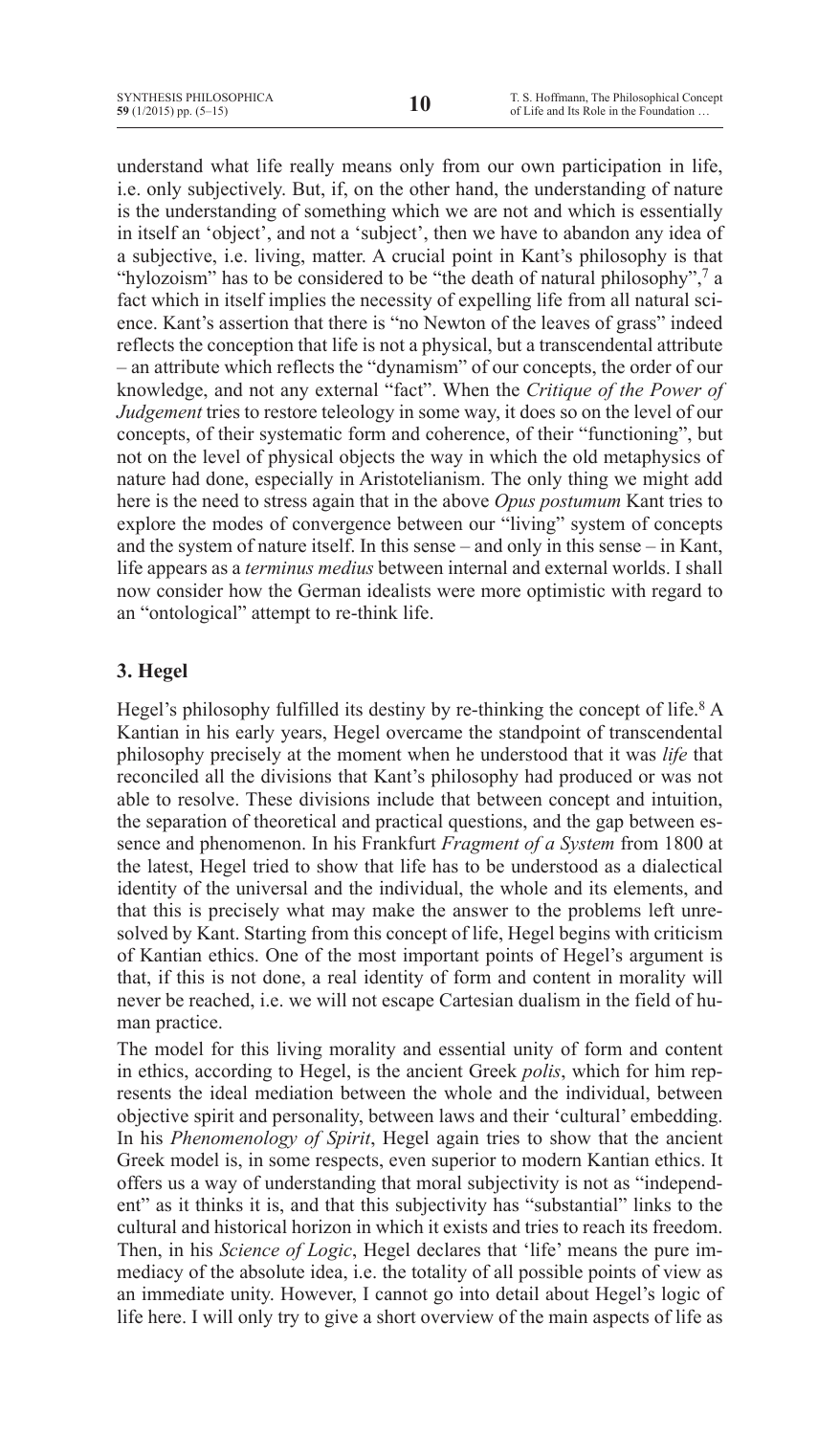Hegel understands it – first in his *Logic*, but also in his other discussions of the idea of life.

- 1) Life, according to Hegel, is the real *infinitum actu*, the concrete identity of the external and the internal, the universal and the individual, the one and the many. As has already been mentioned, this unity can only be understood dialectically, it is never a simple 'object' of our reference. We cannot simply refer to life while forgetting that this referring is *in itself an act of life*. *Dialectics* is essentially the science of being in relations – and, in this sense, we can also say that, for Hegel, life has to be understood as the actuality of relations, or better yet of 'self-relation' as such. Moreover, this self-relating totality is a 'self-differentiating' one. Life never means an immediate "fact". It means a being-in-relations, and therefore refers to mediations by which in every individual aspect of life the totality is present, and simultaneously in every representation of the totality individuality is present. Hegel, who from his Frankfurt *Fragment of a System*  onwards defines life in this sense, is, like Fichte, a revolutionary in ontology. There is, according to him, no possible sense of 'being' besides this sense of a 'self-relating' life.
- 2) Hegel has another aim in focussing on life as the main model for an absolute ontology. He is trying to escape modern *nominalism*, including the kind of nominalism which underlies transcendental philosophy (Kant's criticism of the ontological argument for the existence of God may be recalled here). The idea of nominalism is, as has already been mentioned, that the order of signs has nothing to do with the order of things in themselves, and that there can never be any possibility of closing the gap between signs and objects. Recalling the arguments given above, we do not acquire our knowledge of life from an external point of view, but from inside it. And we know what life is with the immediate certainty that our knowing life is itself a demonstration of the reality of what we mean by it, i.e. life. This is the sense in which there is "absolute knowing" as in the *Phenomenology of Spirit*, and philosophers have to determine how to make it clear that all our real knowledge has to be understood in light of this first and non-nominalistic knowing.9
- 3) Finally, I would like to return to a particular point in the discussion of Hegel's concept of life. As I have said above, the most important point in Hegel's concept of life is the coincidence of the universal and the individual, which also makes life a *reflexive* 'entity' and which therefore places it – as in Fichte – very close to the idea of *knowing*. Hegel's claim that the origin of self-consciousness does not lie in conceiving oneself as an object of one's own consciousness, but in conceiving life and understanding immediately that the *de te fabula narratur* – "The story is about you!" – of this concept essentially means that our own being as living things is addressed directly when we speak about life.
- 7

Cf. I. Kant, AA IV, p. 544.

9

Cf. Thomas Sören Hoffmann, "Reflexion, Begriff und spekulative Erkenntnis. Über Weisen des Wissens im Blick auf Hegels Logik", in: Rüdiger Bubner, Gunnar Hindrichs (eds.), *Von der Logik zur Sprache*, Klett-Cotta, Stuttgart 2007, pp. 88–108.

<sup>8</sup>

Cf. Thomas Sören Hoffmann, *Georg Wilhelm Friedrich Hegel. Eine Propädeutik*, Marix, Wiesbaden 22012, pp. 124–127; Annette Sell, *Der lebendige Begriff. Leben und Logik bei G. W. F. Hegel*, Alber, Freiburg – Munich 2013.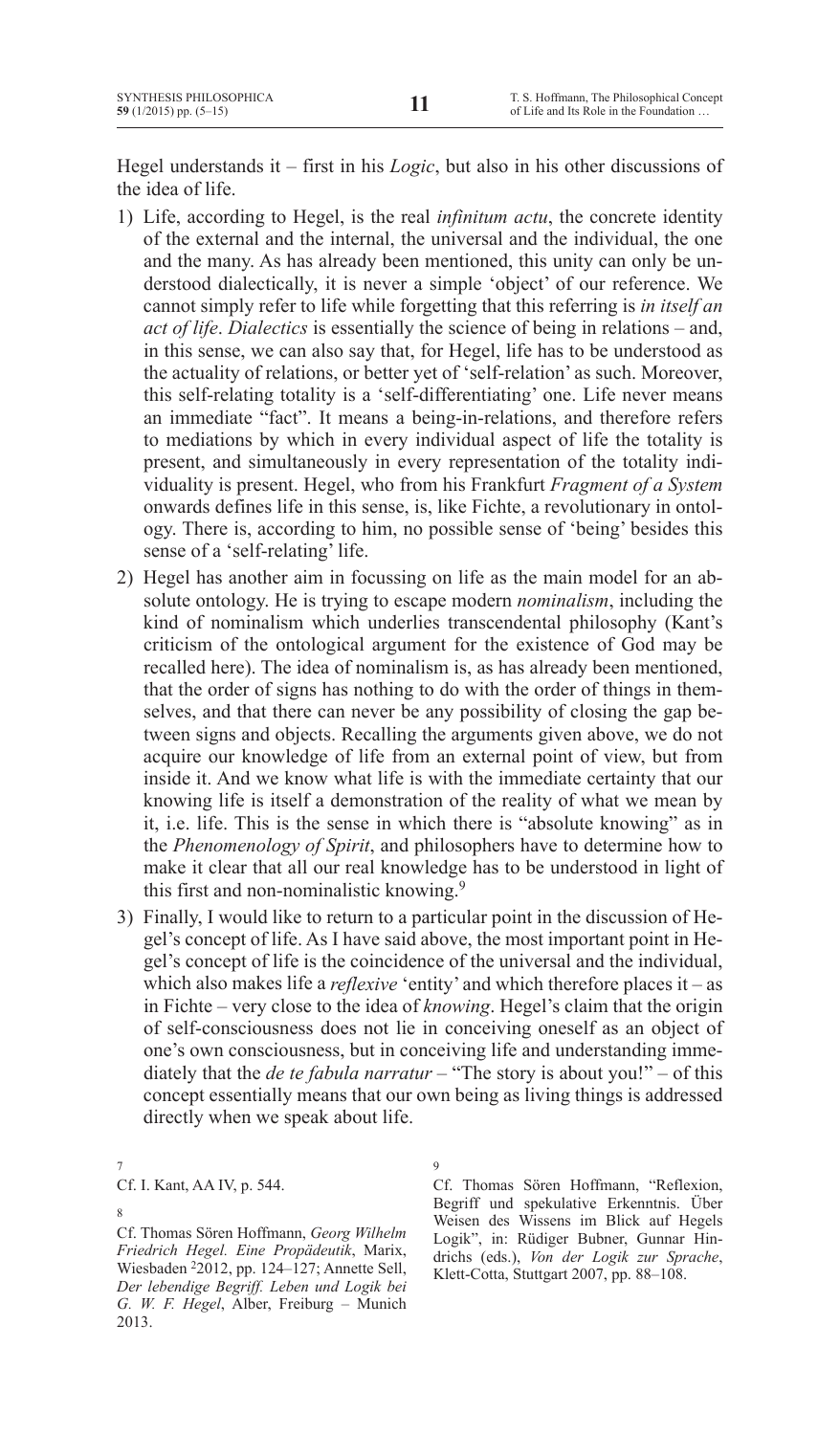## **4. Modern bioethics and the concept of life**

Now we all know that bioethics is a rather new, perhaps not always deeply rooted, but nevertheless not unattractive philosophical discipline. Its orientation towards the life sciences as probably the most important and even revolutionary branch of contemporary science suggests that it is in bioethics where the real conflicts of our times are being discussed. And where else but in bioethics do the discussions of philosophers still have the chance of influencing actual decision-making processes in society, thus forcing philosophers to take their own responsibility seriously.

In this concluding part, I would like to suggest that it may indeed be true that bioethics as such enjoys the status of exceptional relevance – but that this can only really be the case if bioethics accomplishes a serious paradigm shift grounded in a concept of life such as the one developed, e.g., by Hegel. Let us do away with a misunderstanding at the very beginning: this shift neither requires nor involves the reintroduction of a new vitalism based on biological or other empirical concepts of life. On the other hand, it is true that in some proposals for a normativity of life, e.g., in that of Hans Jonas, we are indeed confronted with something resembling a new version of natural law, based in this case on an ontology which tries to once again promote the notion that being itself is something immediately good. Jonas's teaching about our obligations to future generations appears, in this sense, to be based on a rather uncritical concept of something resembling "ontological justice", which has, of course, been a core concept of the idea of natural law from its very beginning. The conception of natural law seeks to indicate the naturally given boundaries of human decision-making – and it was Kant who explained that precisely no such limitation on human decision-making can be considered to be given by nature, but that all such boundaries are self-determined by the free and good will. But Jonas is not the only author under consideration here. Even more surprising than Jonas's reintroduction of metaphysics has been, e.g., the reintroduction of a concept of human nature about ten years ago by two prominent liberal thinkers, Jürgen Habermas and Francis Fukuyama. Neither of the two thinkers could clearly avoid reintroducing this concept in their contributions to bioethics, a concept that was for a long time thought to be not only outmoded, but essentially obsolete. In 2001, Habermas published some lectures on bioethical issues under the title *The Future of Human Nature* (*Die Zukunft der menschlichen Natur*).10 Fukuyama, an American economist, published a book in 2002 that soon became very well-known – *Our Posthuman Future: Consequences of the Biotechnology Revolution*. <sup>11</sup> Fukuyama pointed out that, while the new developments in biotechnology tended to destroy all normative sense of what it means to be human, the *classical* ideas of European political thinking necessarily *presupposed* the concept of a more or less unchangeable human nature. In short, if there is no human nature, there is neither human dignity, and so we are also unable to establish unchangeable human rights. Fukuyama therefore stressed that perhaps we should revive the traditional concept of natural law, and that we should do so even though this concept seems to be very unattractive to modern mainstream academics. I would say that it is behind these remarkable positions that the problem we have discussed here lies, the problem of re-establishing at least some normativity of life, and it is due to a defect of the manner in which the problem is raised by these writers that we get the impression that the discussion refers to a normativity of facts and is therefore a natural fallacy.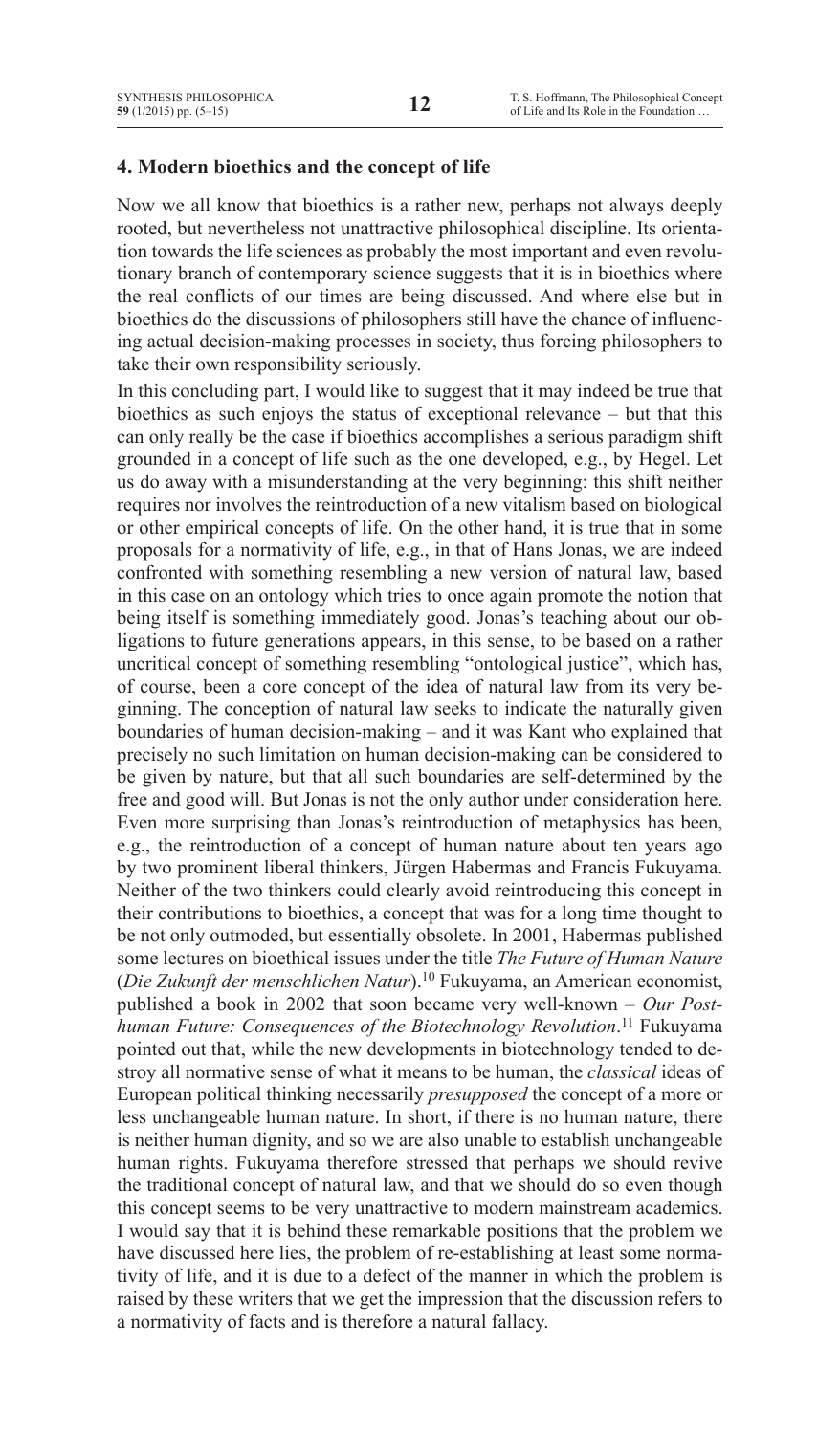However, let us return to the field of bioethics and the way we may deal with the 'normativity of life' here. At the beginning of my paper, I have mentioned that there are two bioethical schools or approaches today, one that can, in some sense, be called 'Apollonian', and the other 'Dionysian'. The difference may also be put in this way: at its best, bioethics is, on the one hand, understood to be a means of preserving our autonomy and freedom under the conditions of high-tech medicine and the alienation of the individual produced by the latter; on the other hand, it is regarded as the new, no longer 'anthropocentric' paradigm of understanding what our freedom and autonomy could be. Authors belonging to this second way of defining bioethics, apart from the already mentioned Hans Jonas, include Michael W. Fox, Klaus-Michael Meyer-Abich and, in some sense, Robert Spaemann as well.

Nevertheless, one cannot deny that today's mainstream bioethics understands itself in the first manner. In contrast, what I would like to underline here is the fact that, e.g., Jonas and other bioethicists may well have indicated the right direction when arguing for the rethinking of bioethics and even for the establishing of a new way of ethical reflection in general.

However, the problem that remains is that they do not possess the conceptual means to meet their demands. They are right in trying to convince us that any ethics that considers life, living beings and actions on them according to the technical model of an intervention in external objects necessarily misses the scope of a bioethics that is aware of the fact that life in all its manifestations is never a merely external (Cartesian) object to which external principles can simply be applied. Life is not "matter" that doesn't "matter" – and Jonas, Potter and the others would have been completely right had they wanted to stress only *this* point. But they tried something else; they tried to make life the real "substance" of the world, so that living beings – including man – are not only "accidents" of this substance.

I am reasonably certain that the fundamental intuition of the "second" kind of bioethics can be explained in this way, and even that calling its advocates – from Schweitzer to Jonas – bioethical Spinozists would not be taking matters too far. It is clear that, from this point of view, the principle of autonomy – especially in its original, Kantian meaning – appears to be unacceptable, just waiting to be denounced as a typical outcome of anthropocentric hubris. But is this view the right one? Can we – logically speaking – ever make ourselves just accidents of a substance that we ourselves define as such? Can we really think that we, the subjects of our thoughts, are mere objects of a merely substantial object that we define as the real 'subject' of the world? The answer to these questions is not as simple as it perhaps might seem. The answer has to be a dialectical *sic et non*, a yes and a no.

We can indeed *truly* think that it is not our thinking and (formal) subjectivity that frees us from all dependences, including the dependence on life as a more than individual totality. At the same time, we can also *truly* think that our knowing, our freedom is in itself the only *subjectivity*, the only form of free existence that *life itself* attains. The very fact that life is not a mere object of our relation to the world makes us *subjects* of life – life's own reflexivity, and in this sense the real 'living life'. We do recall that Hegel said that in the case of life we cannot separate the universal from the individual and that both

10 Jürgen Habermas, *The Future of Human Nature*, Polity Press, Cambridge 2003; Jürgen

Habermas, *Die Zukunft der menschlichen Natur*, Suhrkamp, Frankfurt/Main 2001.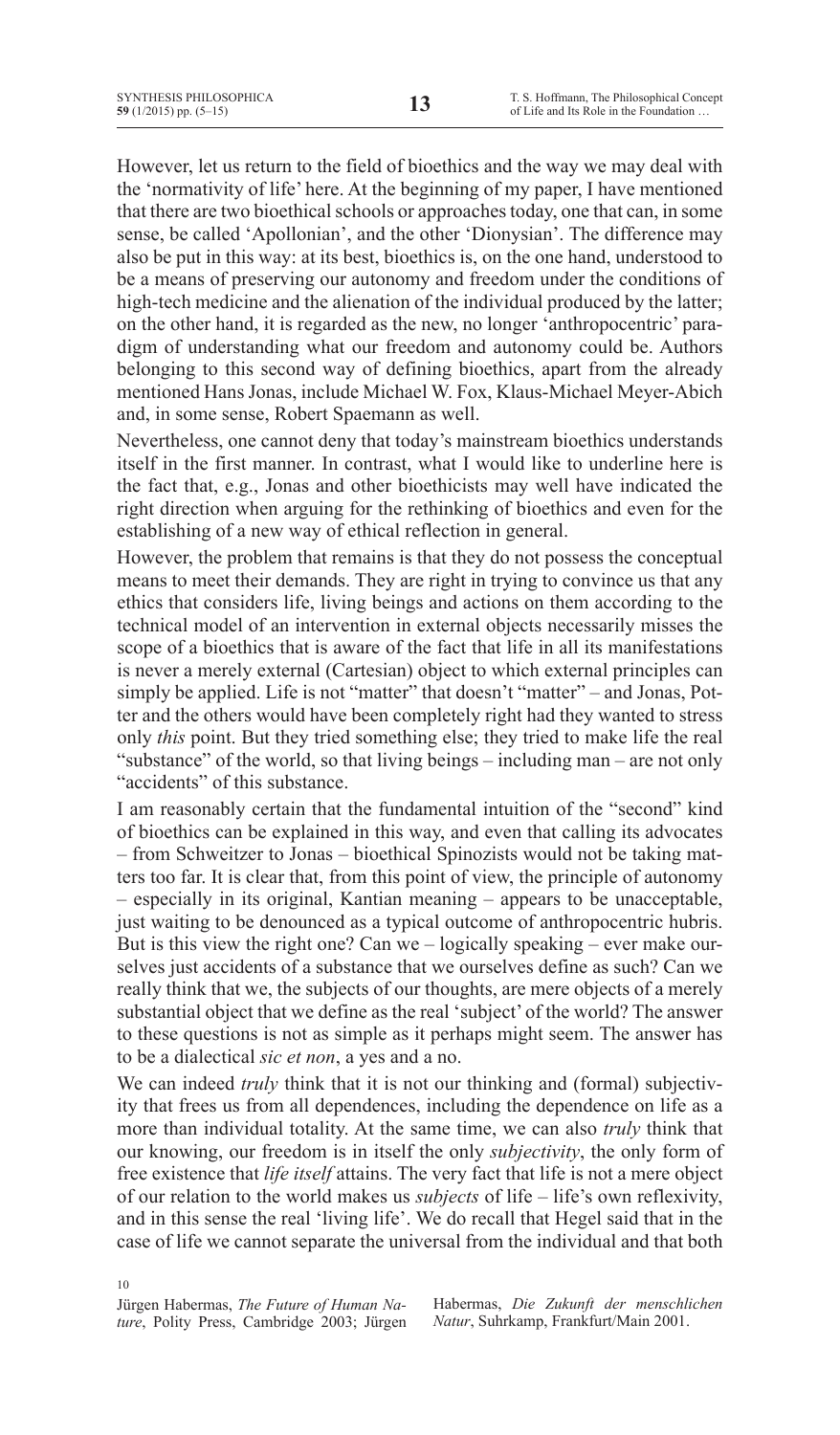perpetually refer to one other. In this sense, the living individual can never simply be absorbed by life in general whose real existence it is. We have not discussed Fichte here, who showed that life and knowing are not heterogeneous, but functions of the same totality. In this sense, the real and *living identity of life and knowing in subjective knowledge* has to be considered as *the ontologically highest form of life –* which in itself might be called an argument for anthropocentrism, but with the qualification that it is also an argument for "biocentrism", both of which are dialectically saying the same thing. It is a speculative concept of life which forbids us from creating an opposition between man and life, and which also teaches us that there is no real opposition between freedom (as the most concrete form of a living continuity to itself) and life in general (as the "place" where freedom has to become real).

Of course, conflicts will still remain, conflicts regarding the difference between freedoms and the different ways that freedoms seek to become real. But these conflicts are not unfamiliar to life, which is itself a rather conflicted totality, and is therefore not *immediately* normative. Moreover, we have a criterion of how to deal with this perpetual *polemos* of all living beings. The criterion lies in the idea of mediation between *actual freedom* on the one hand and other forms of life (as reflections of a freedom striving to become real) on the other. The ideal of a bioethics which has in this way learnt its lesson from Kant and his successors could be called a *Lebenswelt*, a 'life-world' of a reflective, self-knowing life, which also manages its means in terms of its goal of fostering and finally becoming a 'realm of ends', a realm of the highest possible degree of realised freedom. I would personally not hesitate over calling a bioethics that is capable of understanding its own mission in this way one that has successfully performed a paradigm shift in ethics. But, I would also stress that it is a bioethics whose deepest paradigm is much older than the term 'bioethics' itself. I hope that I have already shown how both can be understood<sup>12</sup>

### **Thomas Sören Hoffmann**

## **Filozofski pojam života i njegova uloga u zasnivanju jedne integrativne bioetike**

### **Sažetak**

*U članku se pokazuje kako bioetika može pronaći vlastitu etičku dimenziju i originalan izvor normativnosti bacajući iznova pogled na pojam života. Za to je potreban pojam života koji nije samo empirijski, a čija je logika izvedena u prvom redu iz uvida do kojih su došli filozofi njemačkog idealizma, ali i iz uvida novije fenomenologije života. Stoga se osnovni problem jedne integrativne bioetike sastoji u promišljanju razvoja etike u temeljnoj povezanosti s aktualnošću života, gdje ovo drugo prethodi onome prvom. Ovisno o tome na koju se stranu stavlja naglasak, bioetika zadobiva ili više »apolonijski« racionalni ili više »dionizijski« vitalistički karakter, premda je bitna zadaća integriranje ovih dviju dimenzija u sintezu.* 

### **Ključne riječi**

život, totalnost, izvor normativnosti, njemački idealizam